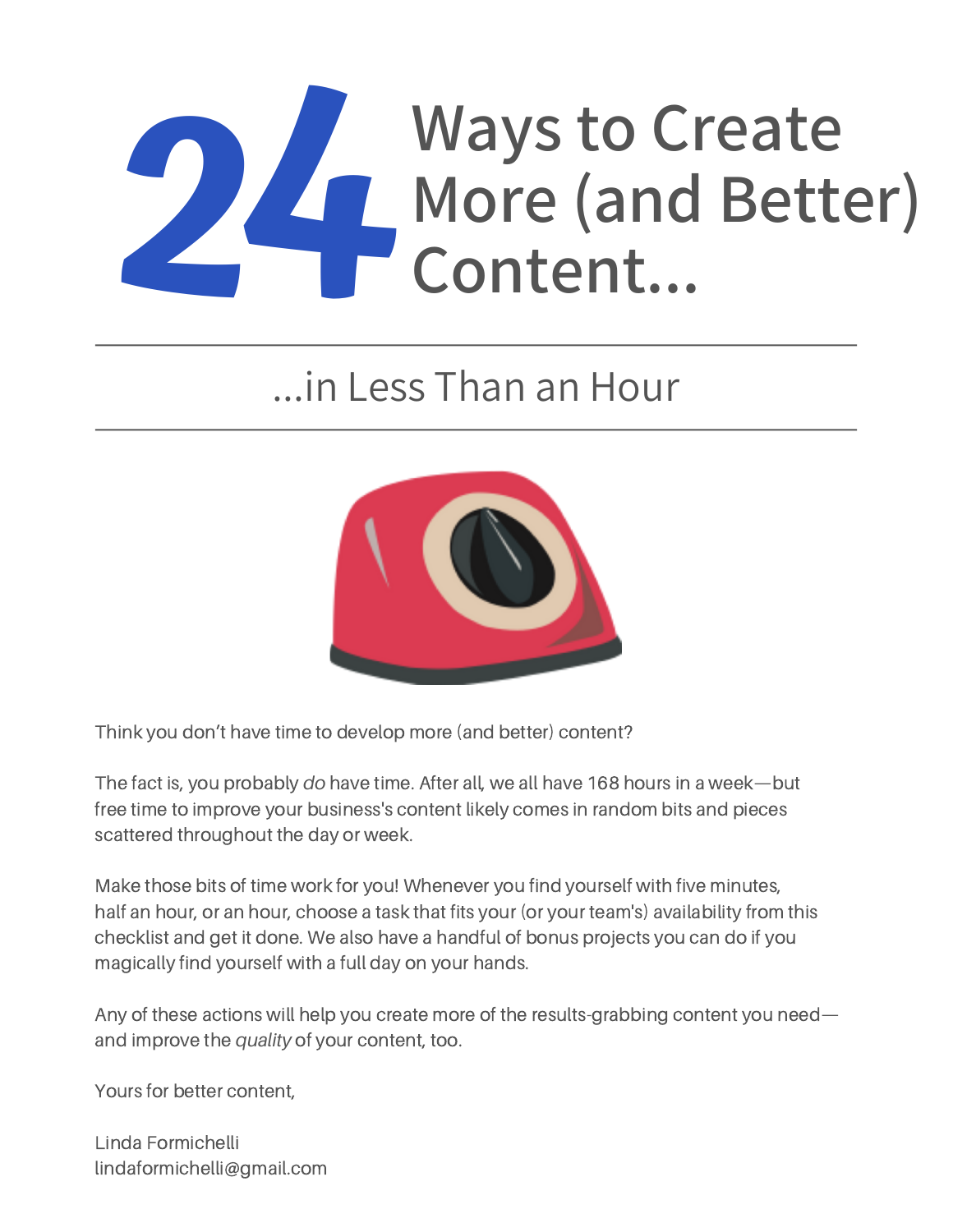### If you have 5 minutes...

Grab an excerpt of your favorite or best-performing piece of content and schedule it to go up on your social media channels.

Set up a Google Alert for news in your industry, so when something big happens you can create content around it for your audience.

2

4

6

8



1

Post to social media asking your industry connections what their biggest problems are. Later, you can mine the replies for content ideas.

Search for an image to accompany your next blog post.

5

Sign up for the email newsletters of businesses whose content you admire, so you can study their emails for ideas.

Proofread a piece of content you've already created—even if it's already online. (It's never too late to fix a mistake!)

7

Scan through your social feeds for comments or news you can build content around later.

Reach out to schedule an interview with a client who would make a good case study.



Join an online industry forum or group (such as a LinkedIn group) to learn more about news and trends you can turn into content.

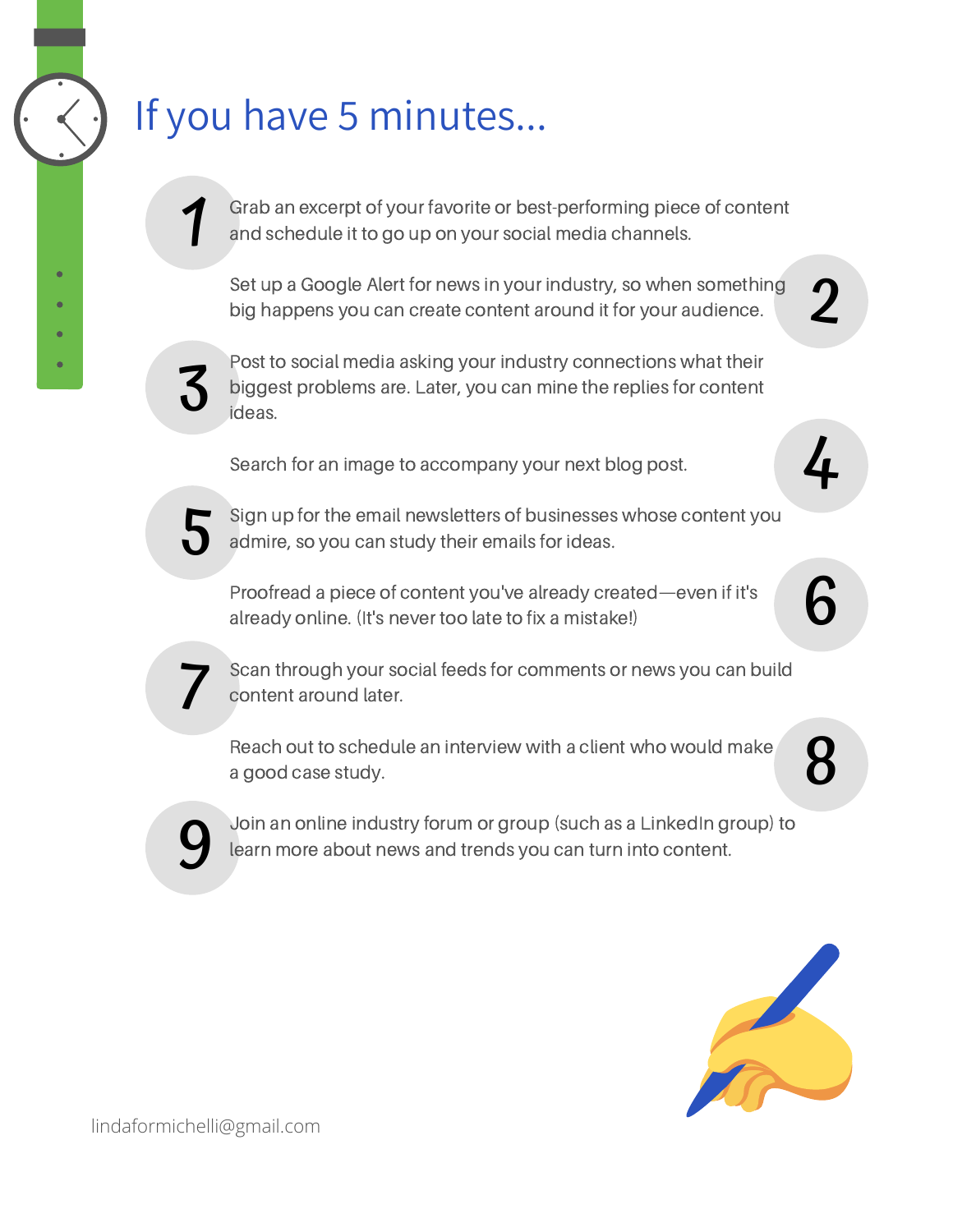## If you have 30 minutes...

10 Clean up the categories on your company blog. Combine any almostduplicates, consolidate categories that have only one or two posts, etc.

Look over your content calendar and make sure you're on track. Is there anything coming up you won't have the time or resources to create? Make a note to reach out to a content professional who can do it for you.



**12** Getting anything down, even if it's only a paragraph, will kick-start your<br>momentum the next time you open the document. Write just the outline, lead, or conclusion for a new piece of content. momentum the next time you open the document.

Look through a National Day calendar (like this [one](https://nationaltoday.com/)). Are there any holidays coming up that are relevant to your brand, that you can create content around? (Museum Selfie Day? National Sense of Smell Day?)



Got something you want to say, but it's not enough to make a full piece of content? Find an image that matches your insight, use a design platform like Canva to add your copy...and turn it into a sharable image for social media.

Look through your business records to find stats about your company, products, or customers that will make for good content ideas or images later.



17 Take a big content project you've been procrastinating on and break it down into a list of 5-minute tasks you can complete throughout the week.



11

13

15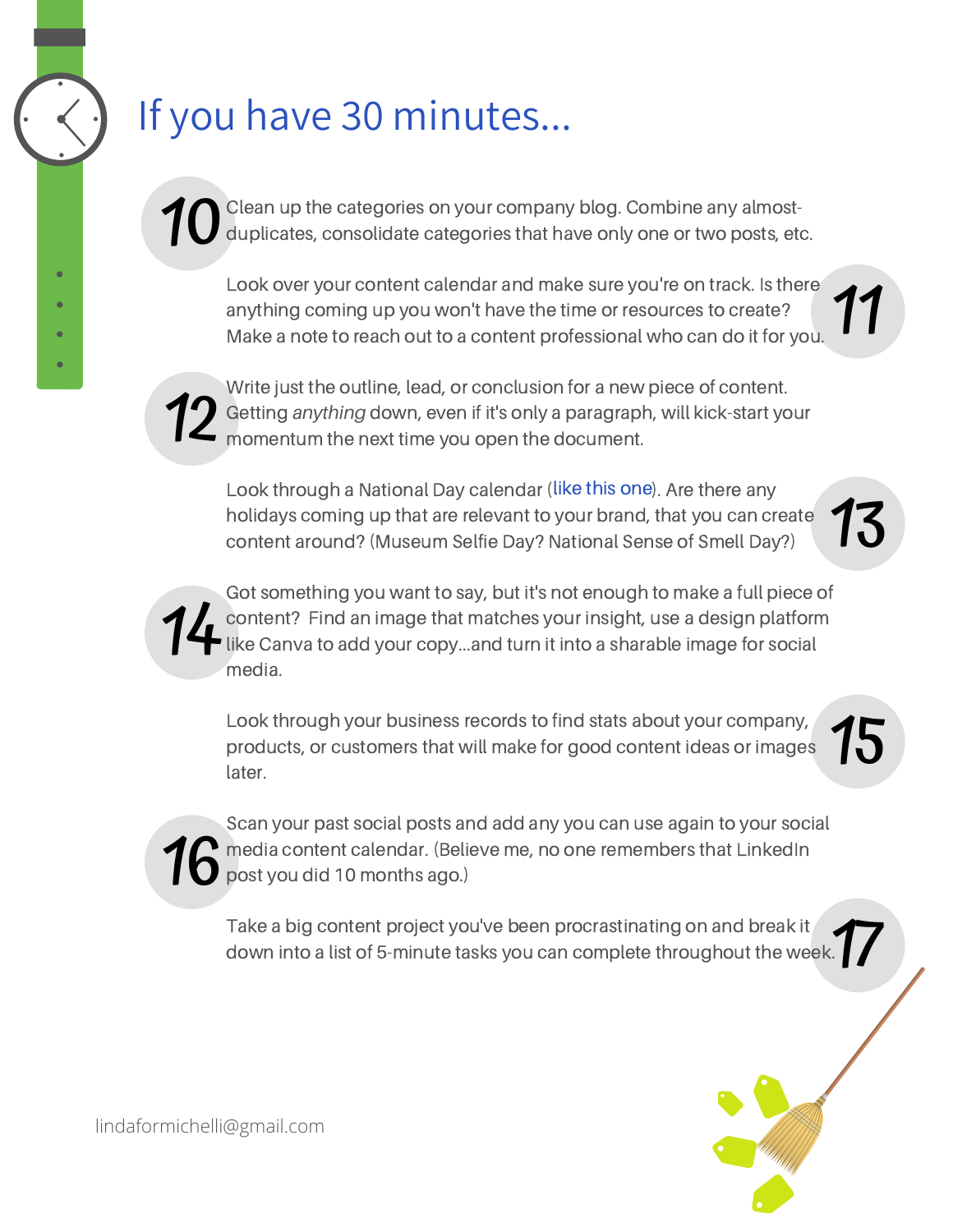## If you have one hour...

18 Update and re-optimize an older piece of content. Update facts and stats, make sure the voice still reflects your brand, and check that the meta descriptions, alt tags, and other SEO elements are correct and in place.

Brainstorm a list of ideas for new case studies, white papers, and other content resources.



20

Have a key employee who's moved on? Go through all your company's content; if the ex-employee's contact info appears anywhere, replace it with a current employee's information.

21 Create a list article—probably the quickest form of full-length content you can write, but still useful to readers. Use [these](https://www.linkedin.com/pulse/content-marketers-3-picky-tips-writing-listicle-want-read-linda/) tips on how to develop the most compelling listicle possible.



Read through a trade magazine for your industry and analyze the topics and headlines. Use your findings to develop ideas around the hottest topics.

23 Write the first draft of a longer piece of content without stopping to revise, do research, or check facts. If you're missing a vital piece of information, plug in the journalistic term for missing info—*TK*—and keep going.



That content draft you raced through earlier? Take an hour to edit it, check the facts, and fill in those TKs with research.



lindaformichelli@gmail.com